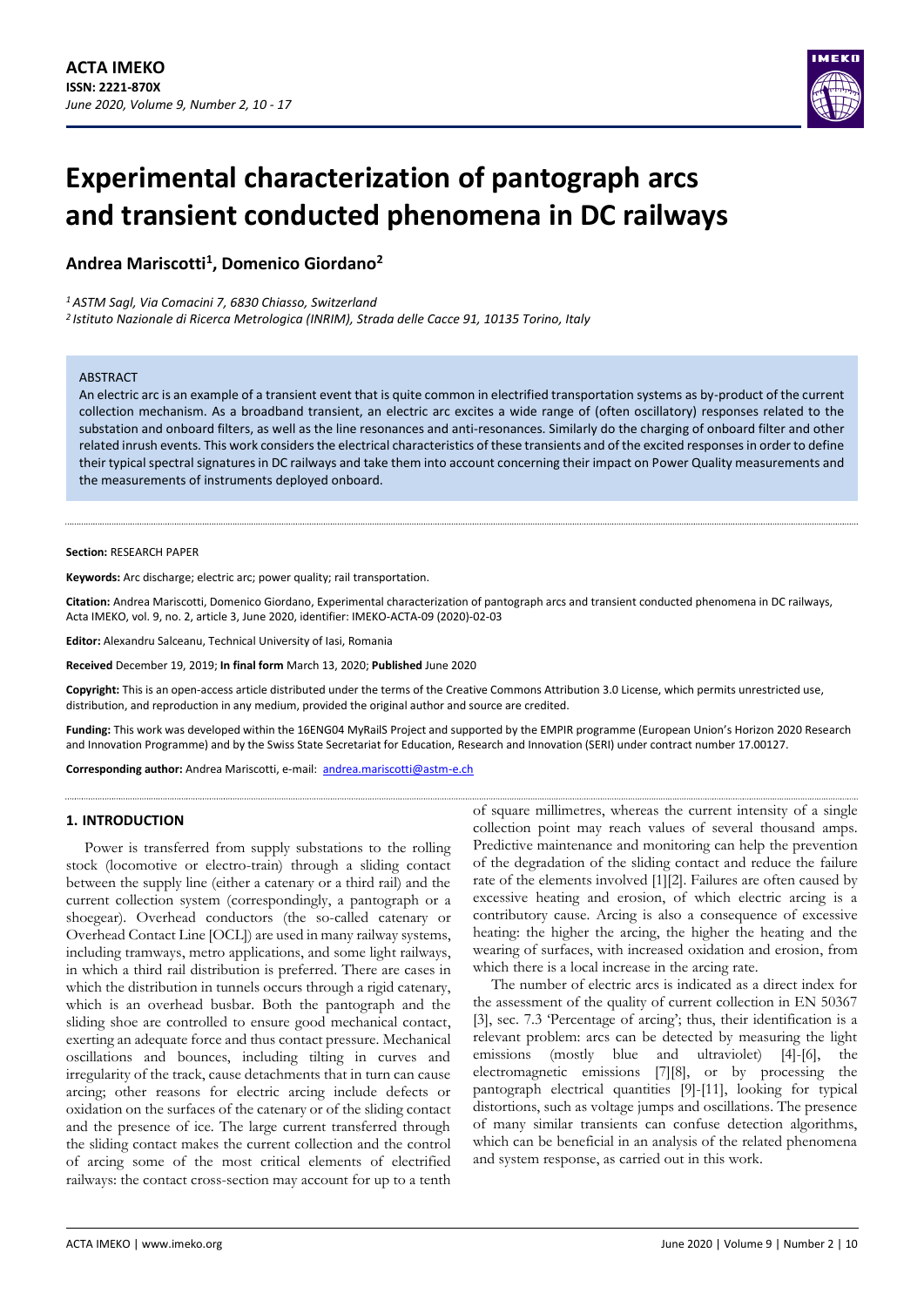An electric arc, as anticipated, is a source of electromagnetic emissions and disturbance [\[7\]](#page-6-5)[\[8\],](#page-6-6) both conducted and radiated, impacting the power quality of the line [\[12\]](#page-6-9) as well as the measurement of electrical quantities [\[12\]](#page-6-9)[-\[15\]](#page-6-10) and radio systems for signalling and communications [\[16\]](#page-6-11)[-\[19\].](#page-6-12) An electric arc, as with any other steep transient, is not a standalone event; rather, it is a broadband excitation for the entire electric traction system and triggers other conducted phenomena, such as resonances, oscillations, and overvoltages.

The majority of the works in the relevant literature have covered AC applications, driven by the interest in and the rapid development of high-speed lines as well as by critical scenarios of winter frozen lines and long-distance lines, which require expensive maintenance and surveillance [\[20\]](#page-6-13)[-\[22\].](#page-6-14)

However, DC railways (the term 'railways' includes all the rapid transit, light railways, tramways, etc. with a DC supply) feature more intense arcing due to two factors: Power is supplied through a DC voltage of a significant amplitude (between 600 V and 3000 Vdc, with maximum permanent voltages up to about 4000 V), and the current intensity can be an order of magnitude larger than AC railways.

Within the EMPIR 16ENG04 MyRailS research project [\[23\],](#page-6-15)  which aims to develop the metrological framework to foster and demonstrate the energy efficiency of railway systems [\[24\]](#page-6-16), the focus has been on DC electric arcs and their influence on the behaviour of the system, measurements, and measurement accuracy. To this end, an essential activity is the definition of a reliable and comprehensive electrical model of the system, in which the arc events originate and propagate. This system includes all the elements of a DC railway [\[25\]](#page-6-17)[-\[28\]:](#page-6-18)

- Electrical Substations (ESSs) equipped with diode rectifier groups, representing a non-linear element;
- the catenary and the return circuit, extensively modelled by means of lumped and distributed parameter models for the propagation of conducted emissions; and
- the locomotive or electro-train, subdivided between the pantograph interface and the onboard circuits, including the onboard filters and the power converters.

The objective is the characterization of the interaction of the electric arc at the pantograph-catenary interface of a DC vehicle with the rest of the network. The desired result is a better understanding of the circuit dynamic response, of the variability caused by varying parameters or parameters that are not known to be accurate, and of the assessment of the impact on connected circuits, particularly measurement systems such as those uses for energy consumption [\[24\]](#page-6-16). This work goes beyond the evaluation in [\[12\]](#page-6-9) of electric arcs impacting pantograph voltage waveform and its Power Quality (PQ) features. The approach of this work is practical, using circuit modelling for a better understanding of measured waveforms, with the aim of classifying the typical transients, including the identification of worst-case scenarios, as shown in the IMEKO TC4 Symposium preliminary work [\[29\]](#page-6-19).

# **2. ELECTRIC ARC AND FILTER TRANSIENTS**

As explained in the Introduction, although the focus of this paper is the electric arc as a source of radiated and conducted disturbance and as a cause of the wearing of the sliding contact elements, there are other transients in DC railways that have a similar excitation in the network response and can be assimilated to electric arcs from a phenomenological viewpoint.

<span id="page-1-2"></span>

<span id="page-1-0"></span>Figure 1. A simplified network equivalent circuit (traction line, substation, and vehicle) for supporting the interpretation of the observed phenomena.

The general equivalent circuit of a DC vehicle fed by a DC line is shown in [Figure 1,](#page-1-0) where the elements contributing to the overall transient response are highlighted, particularly those that determine the oscillatory response, as described in the following section.

## **2.1. Electric arc**

A typical V-I characteristic of a DC arc can be summarized as follows: At a low current (tens of amperes), a constant arc power law can be assigned; for larger currents above a specific threshold, the voltage level reaches a plateau and no longer depends on the current value. An interesting discussion of more complete dynamic models (starting from Mayr's model) can be found e.g. in [\[30\].](#page-7-0) Various V-I arc characteristic curves for lowvoltage DC arcs with static electrodes were provided by Paukert [\[31\]:](#page-7-1) He collected data provided by seven research institutes with currents ranging from 100 A to 100 kA.

The electric arc can thus be represented with a combination of equivalent circuits: a resistor variable with the intensity of the flowing current (getting smaller along with the increasing current) and a voltage source that stabilizes to the plateau for a current exceeding a threshold value. As detailed in Section [3.4,](#page-4-0) the arc resistance is extremely small and does not contribute significantly to circuit damping. The arc conduction voltage instead appears suddenly at arc ignition and represents the main electric phenomena related to the arc event.

## **2.2. Pantograph operation and onboard filter charge**

Whenever the pantograph is operated by raising or lowering it, a transient occurs: The former is more interesting than the latter, because the onboard measuring system can thoroughly measure the development of the transient responses through the established electrical connection at the sliding contact. Pantograph raising is carried out with the onboard circuit breaker (High-Speed Circuit Breaker [HSCB]) open in order to avoid the sudden intense charging current of the onboard filter; rather, a charging resistor *Rch* is used to control it, as shown in [Figure 2.](#page-1-1)



<span id="page-1-1"></span>Figure 2. Electrical scheme of the E464 locomotive, showing the onboard LC filter, the main circuit breaker, and the pre-charging circuit with the limiting resistor *Rch* [\[32\]](#page-7-2).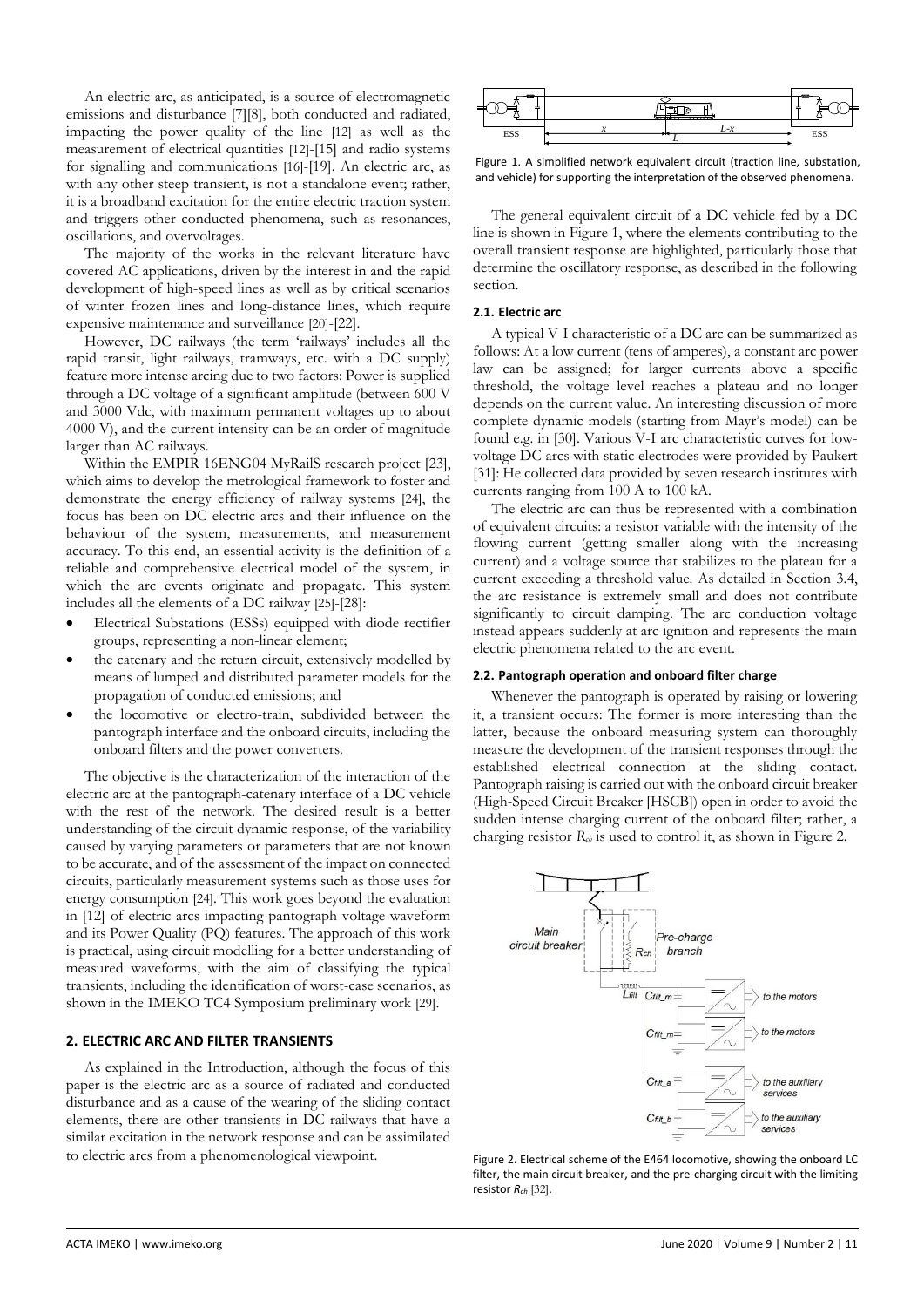During the pre-charge, the capacitors are charged with the pantograph current flowing through the limiting resistor *Rch* and the filter inductor *Lfilt* of 8.5 mH. After 0.8 s, the voltage across the capacitor bank (made of all parallel-connected capacitors) reaches a threshold that is sufficient to accelerate charging through the main HSCB, closing it in order to bypass the charging resistor. A smaller current impulse is thus absorbed by the capacitor bank, where the limiting elements remain the filter inductor *Lfilt* and the line impedance *Zp*. The equivalent *RLC* series circuit, which during pre-charge was over-damped thanks to the *Rch* resistor, becomes thus under-damped, with visible oscillations.

# <span id="page-2-0"></span>**3. CATENARY – VEHICLE ELECTRIC INTERACTION**

A simplified equivalent circuit has been introduced in Section [0](#page-1-2) in order to discuss and interpret the observed phenomena related to the transient response of the network. Network dynamics require that sophisticated models are used, including, at least, the main characterizing elements: the non-linearity of the substation diodes, the extended frequency response of the traction line accounting for the first two or three resonance modes, and a correct estimate and inclusion of damping factors at resonances. Studies on the characterization of DC arcs have always used simpler lumped-parameter models with a single pi cell for the line and with the inductance and capacitance values fixed to a predetermined line length [\[33\]](#page-7-3)[-\[35\].](#page-7-4) It is known that lumped-parameter models are less accurate than distributedparameter models, particularly with circuit resonances, and that they are subject to a maximum frequency constraint: the higher the desired upper frequency limit, the higher the number of required cells [\[36\].](#page-7-5) Having observed repeated resonance oscillations triggered by transient events, a circuit model is used for the analysis of system response; the model was introduced in the IMEKO TC4 Symposium paper [\[29\]](#page-6-19), where some more details on expressions can be found.

A traction line, electrically continuous and fed at ESSs, has a frequency behaviour characterized by a series of resonances and anti-resonances, starting at a low frequency with a resistiveinductive behaviour. The frequency response of the traction line is influenced by the said ESSs with LC resonant filters, representing a shunting point thanks to the low impedance [\[37\]](#page-7-6): Starting from around several hundred Hz (some octaves above the resonance frequency of the substation LC filter, which in Italy is located slightly above 100 Hz), the portion of the line between two ESSs is electrically decoupled from the adjacent sections. Concerning our problem, the line section is seen as tapped by the pantograph, with left and right parts in electric parallel: The equivalent impedance made of the two left and right sections in electric parallel is known as the 'pantograph impedance'  $Z_p$ . Due to the different lengths of the two sections, the frequency responses of the two sections mix, resulting in an overall response that has resonance frequencies approximately fixed and independent of the train position, whereas antiresonances move with the train. At resonances, what changes with the train position is the damping factor, which is at its maximum when the train is in the middle – farthest from the two ESSs. Approaching one of the ESSs, the peak flattens and broadens. The train position is thus quite important in the interpretation of the experimental results and the verification of the agreement with the simulation. The theoretical expression of  $Z_p$  is:

$$
Z_p = Z_c \frac{\tanh(\gamma x L)\tanh[\gamma(1 - x)L]}{\tanh(\gamma x L) + \tanh[\gamma(1 - x)L]}
$$
 (1)

where  $Z_c$  is the characteristic impedance of the line,  $x$  is the train position, and *L* is the length of the line section between two ESSs.

For the quantification of  $Z_p$  and the variability of its main characteristics, the set of parametric curves is as follows. The model is implemented in a compact MATLAB code used for line response study [\[37\]](#page-7-6)[\[38\],](#page-7-7) based on transmission line equations for the line (a distributed parameter model, including line losses due to e.g. skin effect in the running rails) and lumped circuits described by Kirchhoff equations for the terminal conditions (substations and train). With an assumed return path through the running rails, rail-to-rail capacitance and its significant variability [\[39\]](#page-7-8) is not a relevant parameter. The program was used for the evaluation of the spread of line responses depending on substation electric parameters and the interaction with the vehicle filte[r \[37\]](#page-7-6)[\[38\].](#page-7-7) The train is modelled focusing on its input filter, as explained later in Section [3.3.](#page-3-0) The electric arc is modelled as a generator and a series resistor that simulates the arc resistance.

The geometrical and electric line parameters, including the onboard vehicle filter, considered for the parametric analysis of this Section [3,](#page-2-0) are shown i[n Table 1.](#page-2-1)

#### **3.1. Influence of the line's geometrical and electrical parameters**

The analysis of the sensitivity of the electrical behaviour and in particular of the pantograph impedance have been carried out a few times in the last 20 years [\[40\]](#page-7-9)[-\[42\].](#page-7-10) In general, changes to the geometry of about 10 % (height of contact wire, height of running rails from the reference plane, and horizontal displacement) influence the location of the resonance and antiresonance marginally (about 1-1.5 % sensitivity, so one-tenth) and more remarkably affect the impedance value at resonance (10 %, so a 1:1 proportion). Similarly, the variability of the electrical parameters (such as soil resistivity and the magnetic permeability of rails) mainly affects the impedance at resonance (20 % of a variation against more than a tenfold variation of the said electrical parameters), whereas the resonance and anti-

<span id="page-2-1"></span>Table 1. Electrical and geometrical parameters of the traction line and onboard filter.

| <b>Parameters</b>                                                                                                                           | <b>Values</b>            |
|---------------------------------------------------------------------------------------------------------------------------------------------|--------------------------|
| Contact wire (copper): height (m), cross<br>section (mm <sup>2</sup> ), resistivity ( $\mu\Omega/m$ )                                       | 5.2, 240, 0.018          |
| Suspension wire (bronze): height (m), cross<br>section (mm <sup>2</sup> ), resistivity ( $\mu\Omega/m$ )                                    | 5.6, 200, 0.05           |
| Running rail: gauge (m), height above ref (m),<br>cross section (mm <sup>2</sup> ), relative permeability,<br>resistivity ( $\mu\Omega/m$ ) | 1.5, 0.1, 7600, 50, 0.22 |
| Rectifier: rated power (MW)                                                                                                                 | 5.4,                     |
| Transformer: rated power (MVA), rated sec.<br>voltage (kV), short-circuit voltage (%)                                                       | 5.75, 2.71, 10%          |
| Substation filter: induct. $(mH)$ , capac. $(\mu F)$                                                                                        | 6,360                    |
| Rolling stock filter: induct. (mH), capac. (mF)                                                                                             |                          |
| E402B                                                                                                                                       | 16, 3.2                  |
| E412                                                                                                                                        | 21, 9.47                 |
| <b>TAF</b>                                                                                                                                  | 18, 2.5                  |
| ETR460                                                                                                                                      | 21, 4                    |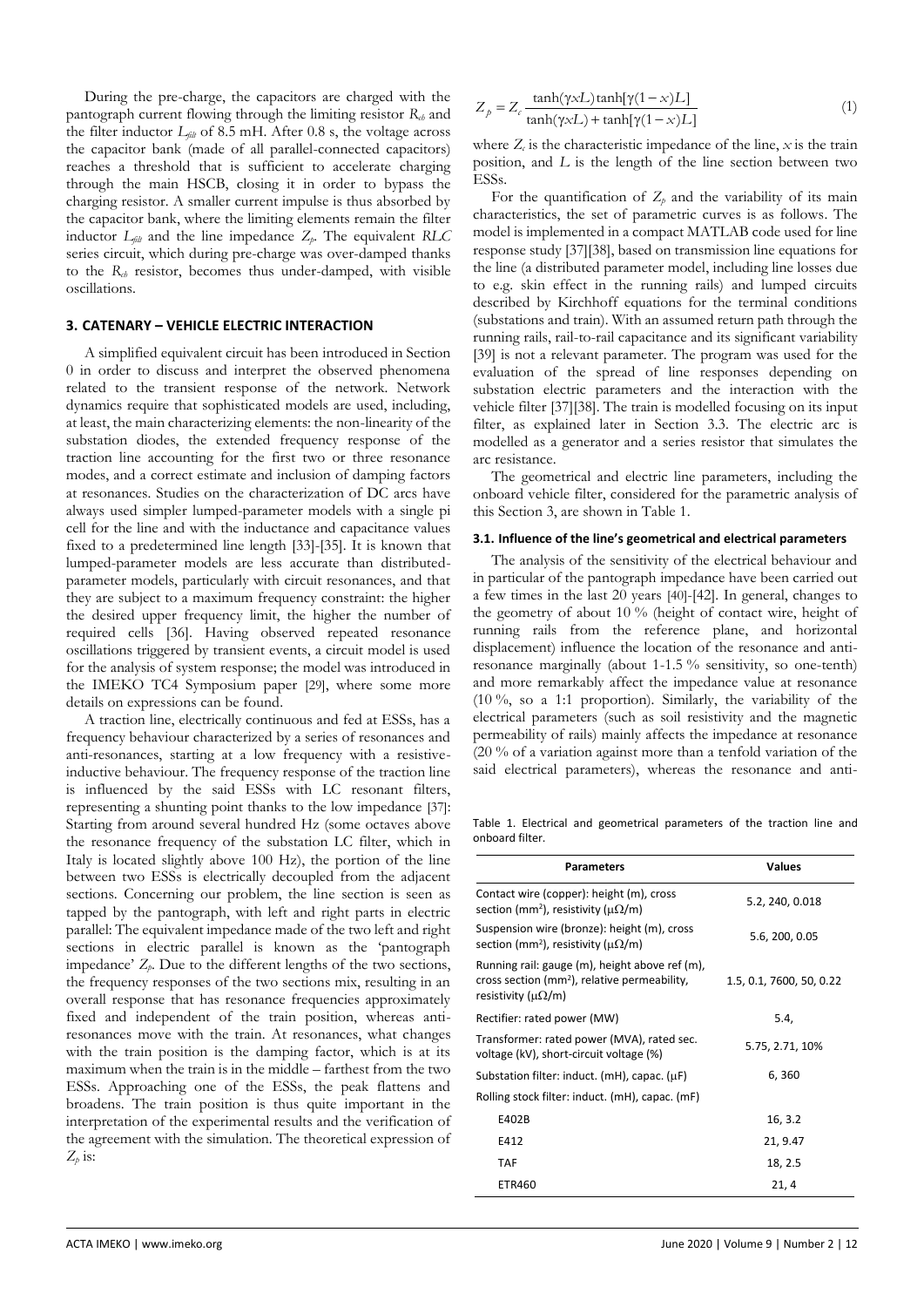resonance frequencies are almost unaffected, changing less than 1 %. The variability of the rail internal inductance, amounting to the geometrical external inductance term, is probably the most relevant influencing factor and was implicitly taken into account in [\[40\]](#page-7-9) by varying the magnetic permeability of the rail steel.

## **3.2. Influence of the train position**

The train position influences not only the anti-resonance frequency but also the height of the resonance peak i.e. the factor of merit or damping (not the resonance frequency, which depends instead on the length of the line section). Accurate expressions can be found in [\[37\].](#page-7-6) The factor of merit at resonance may be large, especially when the train is far away from



<span id="page-3-1"></span>Figure 3. *Z*<sup>p</sup> for 3 ESSs separations *L*: (a) 15 km, (b) 20 km, (c) 25 km; no loco filter; 4 train positions (black to light grey) x=0.1, 0.2, 0.33, 0.5 *L* [[29\].](#page-6-19)

the substations, with a significant effect in terms of voltage amplification when excited by the pantograph transient.

Three sets of curves are shown in [Figure 3](#page-3-1) for three different ESS separation distances *L*, with curves for four train positions *x,* measured relative to *L*: *x* = 0.1, 0.2, 0.33, 0.5 *L*. Positions beyond the mid-point in the 0.5-1.0 *L* interval give identical results.

The pair of resonance/anti-resonance at a low frequency is due to the ESS filter and may be slightly variable, depending on the values of inductance and capacitance implemented at the ESS. As a consequence, a significant 100 Hz component is visible, generated by the ESS rectifier and amplified by the filter resonance.

At a high frequency, the anti-resonance frequency is variable and evenly distributed approximately between 6.5 kHz and 20 kHz, depending on length *L* and train position *x*. As for the voltage components susceptible to the line resonances, there should be current components enhanced by anti-resonances: The pantograph current will show a persistent response at these frequencies, continuously excited by various types of transients and high-frequency components, including the steep front of the electric arc event.

The increasing line resistance is remarked: At 120-200 Hz, anti-resonances caused by the interaction of the substation and vehicle filter, the values are 0.5-2  $\Omega$ , whereas at the first highfrequency anti-resonance, the minima are about 20  $\Omega$ , so they are larger by an order of magnitude due to increased losses and skin effect.

#### <span id="page-3-0"></span>**3.3. Onboard equivalent circuit and input filter effect**

The onboard input filter is a low-pass LC filter with a typical resonance between 15 Hz and 25 Hz. Regardless of the loading of traction and auxiliaries (seen as an equivalent resistor parallel to the capacitor bank), the shunting effect across the capacitor is negligible for frequencies above some tens of Hz; for this reason, only the LC on-board filter is considered. The onboard filter is parallel to  $Z_p$  when seen from the pantograph port. Ideally, its loading effect is negligible for frequencies above a hundred Hz, since the filter inductance is larger than the overall equivalent line inductance seen at the pantograph for lengths up to about 25-30 km. As shown in [Figure 4,](#page-3-2) the curves are quite variable – up to 100 Hz; from here onward, only a negligible shift between curves can be seen.



<span id="page-3-2"></span>Figure 4. Sensitivity analysis of *Z*<sup>p</sup> for the varying vehicle input filter: E402B, E412, TAF, ETR460 (see Table 1) [[29\].](#page-6-19)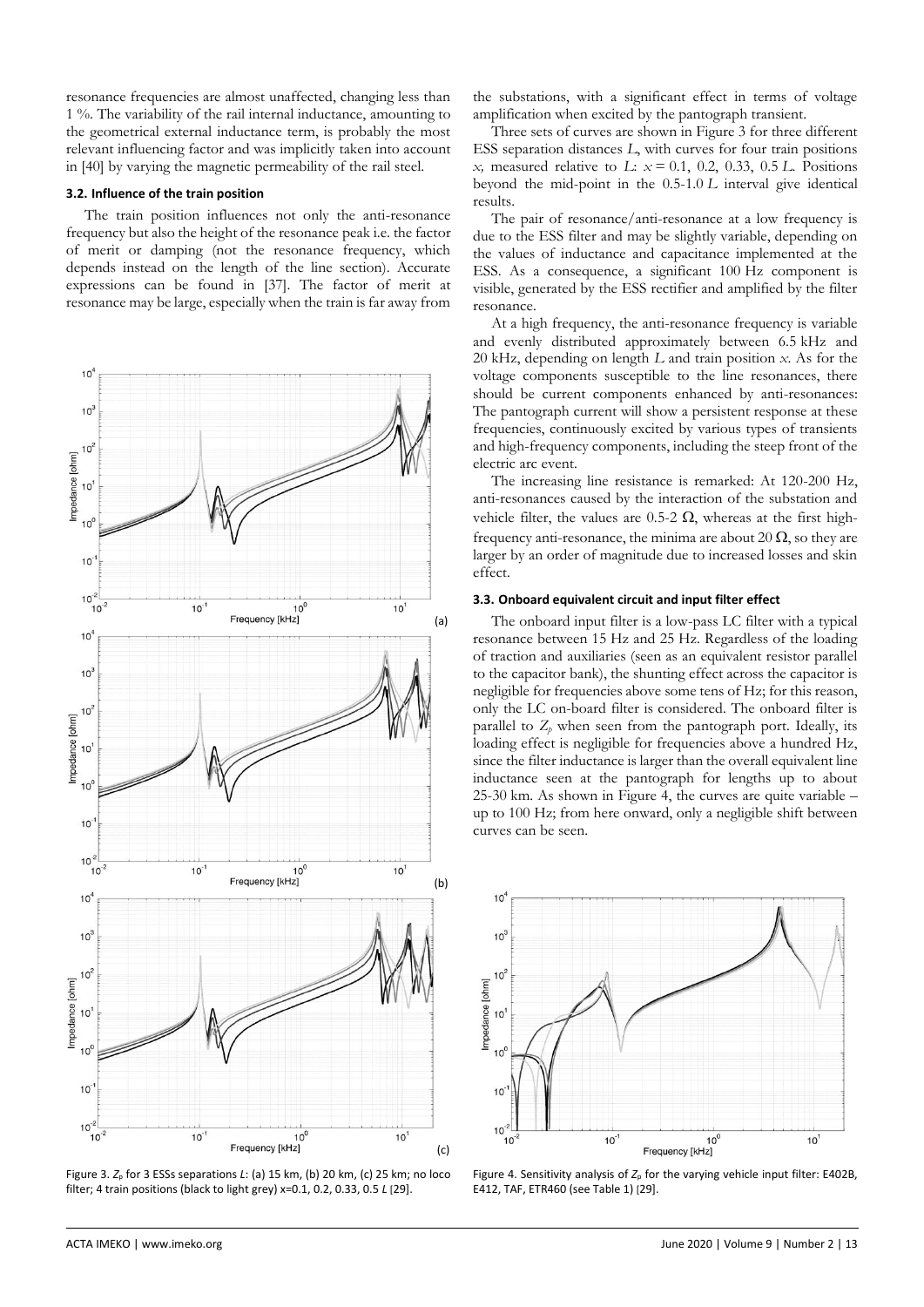## <span id="page-4-0"></span>**3.4. Influence of the electric arc resistance**

The electric arc is a dynamic phenomenon with a resistance that varies during the occurrence of the transient. Arc resistance values have been estimated for DC arcs at various inter-electrode gaps. The arc resistance *R<sup>a</sup>* is, in general, negligible, as shown in [\[2\],](#page-6-1) Figure 14, where values of 10 mΩ to 100 mΩ are reported. In the case of various types of wearing after long use, the electric contact at the sliding surfaces worsens, and the resistance increases up to ten times [\[43\].](#page-7-11) The observed values during preliminary measurements [\[13\]](#page-6-20) are of the same order (about  $0.2 \Omega$  to  $0.5 \Omega$ ).

In the equivalent circuit for the pantograph voltage and current at the sliding contact interface, the arc resistance is always in series with  $Z_p$  (the overall network impedance); voltage and current are measured immediately after it, either on the roof or inside the rolling stock. It is observed that arc resistance values larger than observed will not cause any appreciable change of the overall series impedance and of current flow, being small compared to the overall line resistance and reactance (see *Z<sup>p</sup>* values i[n Figure 3\)](#page-3-1).

#### **3.5. Overview of the electric phenomena justified by the model**

Based on the examined characteristics of the frequency response of the traction line feeding the vehicle through the pantograph, the following considerations are anticipated regarding the conducted phenomena following a transient.

- 1) The low-frequency resonance related to the substation filter is responsible not only for the low-frequency voltage oscillation but also for the persistent 100 Hz ripple, where the excitation signal comes from the rectification of the negative sequence component of the 50 Hz fundamental of the high-voltage side.
- 2) Another low-frequency oscillatory response is observed due to the transient response of the onboard filter; considering the filter parameter values and based on experience, the resonance frequency is located between about 15 Hz and 25 Hz for a broad range of vehicles. The large inductance value accounts for several km of traction line and can thus drive its oscillatory current into the system.
- 3) The onboard filter oscillation has slightly non-linear behavior in that its positive and negative half-cycles are unequal, with the positive ones slightly longer. The reason is the non-



<span id="page-4-1"></span>Figure 5. Electric arc event during braking (positive voltage jump). The numbers refer to the estimated half-cycle duration in ms during the oscillatory transient, passing from the transient response of the ESS filter back to the underlying 100 Hz ripple.

linearity of the diodes in the substation rectifiers, allowing for the conduction of the current pulled from the line but necessitating the bias of other trains loading the same line to let a 'negative' current flow in the opposite direction. Unless the bias current is large (a nearby train pulling traction current), bringing the diodes to a full conduction state, the non-linearity is visible and can cause significant distortion.

4) The initial steep leading edge (at the contact detachment for an electric arc or at the insertion of the charging resistor) has a fairly broad range of components able to excite the highfrequency resonances of the line; the first resonance is located between 5 kHz and 10 kHz depending on the separation of substations (up to 30 km), the successive ones roughly at its multiples, with a variable pattern of peaks, depending on train position. The reaction is a burst of faster and slower oscillatory modes with a rapid decay (overall resistance is quite large thanks to several causes of loss), causing rapid voltage changes (positive or negative depending on the direction of the flowing current, leaving or entering the vehicle pantograph, respectively). If it is not an issue for dielectric breakdown, it is a source of significant electromagnetic interference and possibly a cause of increased stress to components.

Reference will be made to this classification when showing and commenting on the experimental results in the next section.

# **4. EXPERIMENTAL RESULTS**

The measurements of the pantograph voltage and current were performed along various Italian 3 kV dc lines: a sampling rate of 50 kS/s and probe bandwidth of about 20 kHz. Data were digitized at 16 bits.

#### **4.1. Electric arc event**

As shown in [Figure 5,](#page-4-1) the arc event triggers voltage oscillations at a frequency slightly larger than 100 Hz (around 0.14-0.15 s), corresponding to the predicted anti-resonance of [Figure 3;](#page-3-1) such faster oscillations (at about 120 Hz) are damped and disappear in about five cycles, and the regular 100 Hz resumes (e.g. beyond 0.19 s). The first peak of the current is caused by the excitation of the on-board filter and ESS antiresonances, visible in [Figure 3](#page-3-1) and Figure 4 at about 10-30 Hz and 120-150 Hz. The broader oscillation that follows the current peak is due to the transient response of the on-board filter tuned to about 15 Hz, which is not visible in the voltage waveform (besides a slight fluctuation) due to the train position being close to the ESS, the very low line impedance, and, consequently, the voltage drop.

The persistent low-frequency oscillations on the pantograph voltage (caused by the substation ripple mainly at 100 Hz and 300 Hz) hide the high-frequency components that should be located at line resonances that are visible only with a more detailed spectral analysis. To narrow the analysis around the arc event, considering the short duration of the arc, the larger damping at high frequency, and the underlying low-frequency components that cause the local non-stationarity of the extracted time windows, tools with a short duration of the kernel function and yet sufficient frequency resolution are needed: suitable tools may be wavelets and joint time-frequency transforms.

Another example with a much longer distance between the loco and the ESS is shown in [Figure 6,](#page-5-0) where the peak voltage reached by the triggered oscillations is much higher, and the oscillations are more persistent: The 15 Hz oscillation of the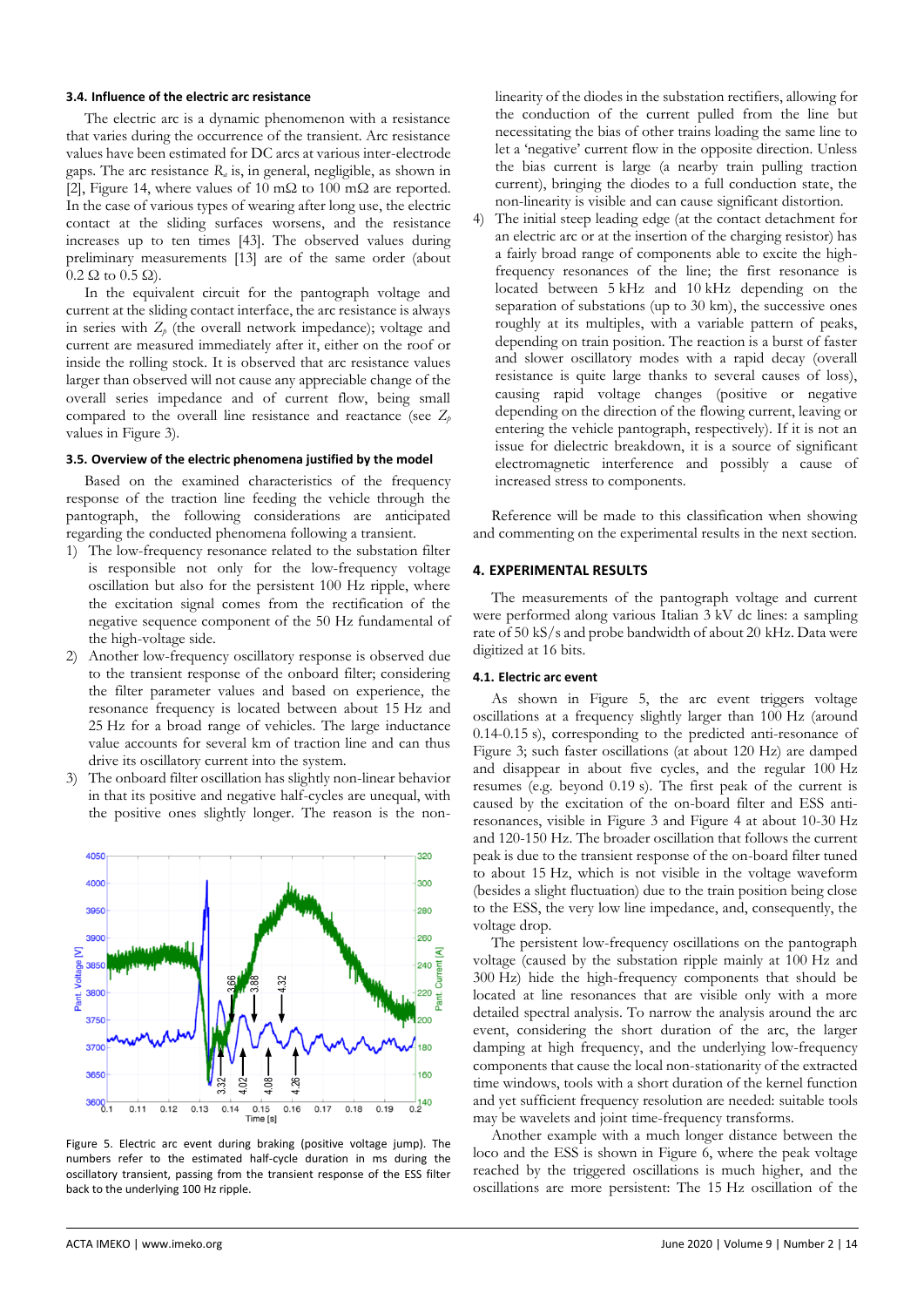

<span id="page-5-0"></span>Figure 6. Another electric arc event during traction (negative voltage jump): triggered oscillations with the ESS filter are more intense and persistent and are modulated by the onboard filter transient response, lasting about two cycles (140 ms).

onboard filter is surrounded by repetitive oscillations with the ESS filter of a similar amplitude. Although it is not easy to see, the change of period occurs as well, passing from about 3.2 ms at the very beginning (about 150 Hz of resonance frequency) to the steady 5 ms half-cycle of the 100 Hz component.

## **4.2. Onboard filter charging process**

A similar behaviour is expected for the initial transient when the pantograph line is connected for the charging of the onboard filter. The recorded waveform is shown in [Figure 7,](#page-5-1) focusing on the initial voltage spike (negative, scale divided by 10 in the



<span id="page-5-1"></span>Figure 7. Measured waveforms of pantograph voltage *vp*, pantograph current *i<sup>p</sup>* and capacitor voltage downstream of filter *vf*; zoom of the first insertion with resistor *Rch*.

figure): The dynamics are very fast, and there are only a few samples along the waveform. The interpretation is that the steplike current absorbed through the charging resistor excites the line resonances, namely the fastest ones at about 20 kHz and above (responsible for the first peak) and then the slower first and second resonance.

## **5. DISTURBANCE TO MEASURED ELECTRICAL QUANTITIES**

As discussed in the previous section, the examined transients following the arc or filter pre-charge events may be characterized from three viewpoints:

- They cause significant spikes in the pantograph voltage, both positive and negative, the former being more significant for the stress on components in terms of the maximum temporary voltage; a 5 kV peak was reported in [Figure 6;](#page-5-0) a very fast negative peak is visible in [Figure 7.](#page-5-1)
- Fast peaks indicate a broadband excitation of the line and bring with them fast line oscillations, damped because of line losses at higher frequencies. These oscillations appear as narrowband components but are located generally above the usual harmonics, approximately above 5 kHz, as shown i[n Figure 3.](#page-3-1)
- Low-frequency oscillations are related to the transient response of the resonant filters, both at substations and onboard. In this case, the damping is much less, and the oscillations may persist for longer time intervals, such as the 100 ms shown in [Figure 6.](#page-5-0) In general, the transient response of the loco filter is always an issue and may cause frequent out-of-scale readings when carrying out pantograph current measurements for PQ purposes and for demonstrating compliance to limits of emissions based on signalling susceptibility, as explained below.

The voltage spikes may thus represent a significant stress for the components, particularly the sensors connected to the pantograph line, but all these elements must be tested per EN 50124-1, and, in terms of rigorousness, they are exposed to transients related to the line. Reading the standard more accurately, a sensor connected to the pantograph line is 'not powered directly by the contact line', as Table A.1 of EN 50124- 1 says, and this may lead to select a comfortably lower – but more critical – test voltage. The observed overvoltages, although included and covered by the test voltages for dielectric strength, should be considered as a source of dielectric stress.

The observed oscillations have two consequences for the measurement process:

- They add spectral components with a narrowband behaviour, which may be interpreted as emissions from some kind of apparatus, conveying false information in PQ indexes and assessment procedures that are not prepared to exclude such distortions (preliminarily identified in [\[12\]\)](#page-6-9).
- In the case of an expanded scale for better AC reading (after removing the DC component e.g. by measuring using a capacitive divider for the voltage and a Rogowski coil for the current), such transients will cause out-of-scale readings, corrupting the acquired signal for the whole duration of the transient itself. In addition, this underlying signal variability causes issues in spectral leakage by modifying and making the two ends of the time record fed to the Fourier or equivalent analysis quite different.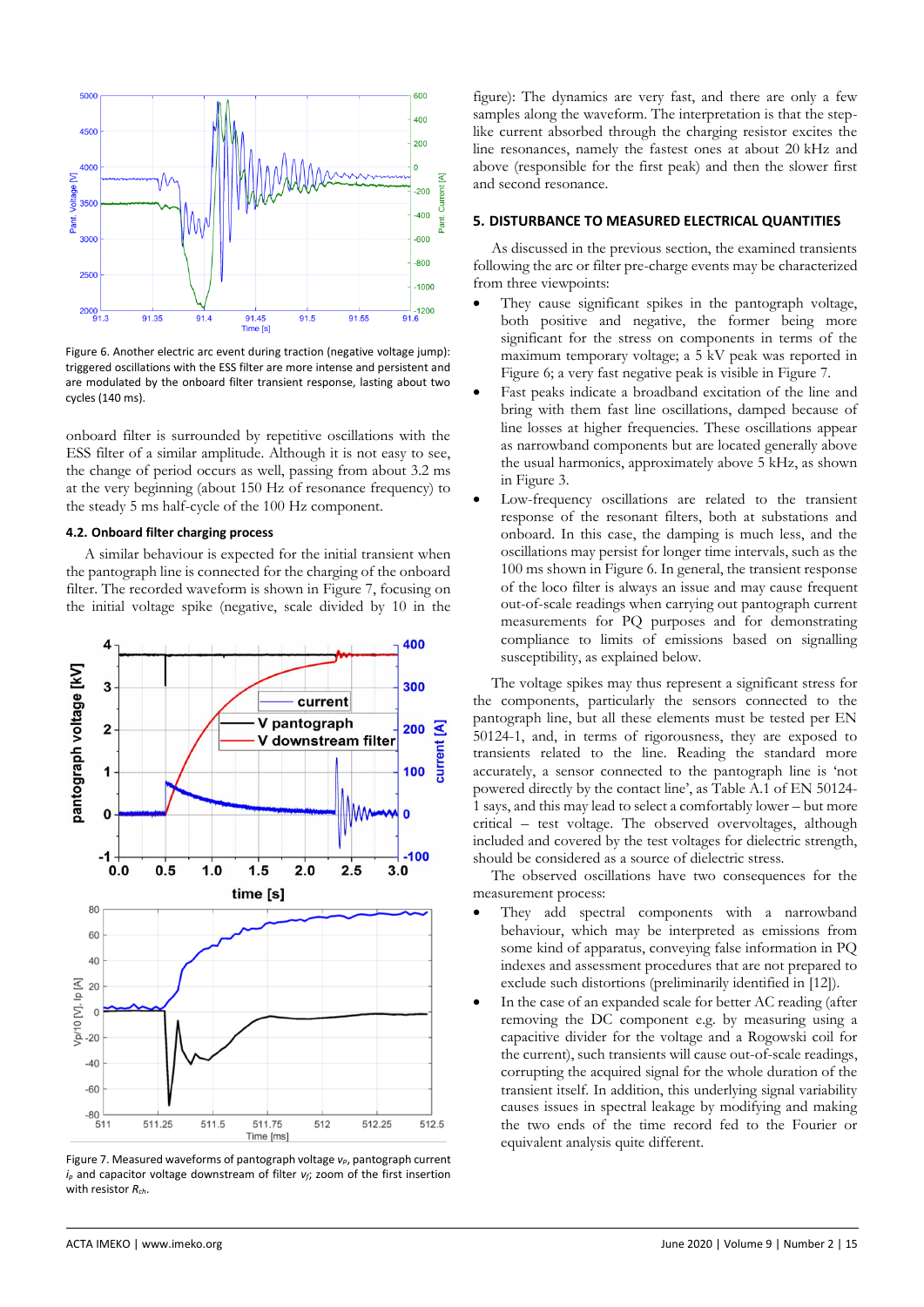# **6. CONCLUSIONS**

This paper has presented typical transients of pantograph quantities (voltage *v<sup>p</sup>* and current *ip*) in DC railways. Such transients (electric arcs and onboard filter charging) have been considered for the excitation of line, substation, and vehicle transient responses, discussing and characterizing the components observable in the measured signals. These components were considered in relation to low- and highfrequency responses, specifically the response of the substation and onboard resonant filters as well as the excitation of the line resonances and anti-resonances, respectively.

The observed phenomena consist of rapid overvoltages/ undervoltages and repeated oscillations, in some cases, with very low damping, thus lasting for 100 ms and longer. The rapid voltage changes are steep and intense, possibly causing the accelerated aging of connected measuring equipment if they are too frequent, but they are still below the insulation voltage level required for equipment connected to the pantograph line. The observed oscillations correspond to low-frequency components, approximately in the range of 10 to 150 Hz, due to the excited transient response (poles and zeros) of the combined substationnetwork circuit and of the onboard filter. The spectral behaviour is thus the one typical of harmonic emissions that might affect the evaluation of PQ and the calculation of indexes if not properly separated and considered.

This work also addresses indirectly the problem of arc detection, identifying a peculiar spectral behaviour that may be exploited to define a spectral signature of such events, but the onboard filter oscillations alone can be related to other types of transients, such as mechanical and loading transients.

## **REFERENCES**

- <span id="page-6-0"></span>[1] G. Wu, J. Wu, W. Wei, Y. Zhou, Z. Yang, G. Gao, Characteristics of the sliding electric contact of pantograph/contact wire systems in electric railways, Energies 11(1) (2018) pp. 17.
- <span id="page-6-1"></span>[2] G. Bucca, A. Collina, A procedure for the wear prediction of collector strip and contact wire in pantograph-catenary system, Wear 266 (2009) pp. 46-59.
- <span id="page-6-2"></span>[3] CENELEC EN 50367, Railway applications − Current collection systems - Technical criteria for the interaction between pantograph and overhead line (to achieve free access), 2016.
- <span id="page-6-3"></span>[4] S. Barmada, M. Raugi, M. Tucci, F. Romano, Arc detection in pantograph-catenary systems by the use of support vector machines-based classification, IET Electrical Systems in Transportation 4(2) (2014) pp. 45-52.
- [5] P. Boffi, G. Cattaneo, L. Amoriello, A. Barberis, G. Bucca, M. F. Bocciolone, A. Collina, M. Martinelli, Optical fiber sensors to measure collector performance in the pantograph-catenary interaction, IEEE Trans. on Sensors 9(6) (2009) pp. 635-640.
- <span id="page-6-4"></span>[6] O. Bruno, A. Landi, M. Papi, L. Sani, Phototube sensor for monitoring the quality of current collection on overhead electric railways, Proc. Instn Mech. Engrs, Part F: J. Rail and Rapid Transit 215 (2001) pp. 231-241.
- <span id="page-6-5"></span>[7] G. Gao, X. Yan, Z. Yang, W. Wei, Y. Hu, G. Wu, Pantographcatenary arcing detection based on electromagnetic radiation, IEEE Trans. on Electrom. Compat. 61(4) (2019) pp. 983-989.
- <span id="page-6-6"></span>[8] B. Tellini, M. Macucci, R. Giannetti, G. A. Antonacci, Conducted and radiated interference measurements in the linepantograph system, IEEE Trans. on Instrum. and Meas. 50(6) (2001) pp. 1661-1664.
- <span id="page-6-7"></span>[9] A. Khoshkbar Sadigh, K. M. Smedley, Fast and precise voltage sag detection method for dynamic voltage restorer (DVR) application, Electric Power Systems Research 130 (2016) pp. 192- 207.
- [10] A. Florio, A. Mariscotti, M. Mazzucchelli, Voltage sag detection based on rectified voltage processing, IEEE Trans. on Power Delivery 19(4) (2004) pp. 1962-1967.
- <span id="page-6-8"></span>[11] T. Tarasiuk, Simple methods of voltage dip tracking – case study, ACTA IMEKO 6(4) (2017) pp. 80-88.
- <span id="page-6-9"></span>[12] A. Mariscotti, Characterization of power quality transient phenomena of DC railway traction supply, ACTA IMEKO 1(1) (2012) pp. 26-35.
- <span id="page-6-20"></span>[13] G. Crotti, D. Giordano, P. Roccato, A. Delle Femine, D. Gallo, C. Landi, M. Luiso, A. Mariscotti, Pantograph-to-OHL arc: conducted effects in DC railway supply system, Proc. of the 9th IEEE Intern. Workshop on Applied Meas. for Power Systems (AMPS), 26-28 September, 2018, Bologna, Italy.
- [14] G. Crotti, A. Delle Femine, D. Gallo, D. Giordano, C. Landi, M. Luiso, A. Mariscotti, P. Roccato, Pantograph-to-OHL arc: conducted effects in DC railway supply system, IEEE Trans. on Instrum. and Meas. 68(10) (2019) pp. 3861-3870.
- <span id="page-6-10"></span>[15] A. Delle Femine, D. Gallo, C. Landi, M. Luiso, Discussion on DC and AC power quality assessment in railway traction supply systems, Proc. of the IEEE Intern. Instrum. and Meas. Tech. Conf. (I2MTC), 20-23 May, 2019, Auckland, New Zealand.
- <span id="page-6-11"></span>[16] S. Dudoyer, V. Deniau, S. Ambellouis, M. Heddebaut, A. Mariscotti, Classification of transient EM noise depending on their effect on the quality of GSM-R reception, IEEE Trans. on Electrom. Compat. 55(5) (2013) pp. 867-874.
- [17] A. Mariscotti, A. Marrese, N. Pasquino, R. Schiano-Lo Moriello, Time and frequency characterization of radiated disturbance in telecommunication bands due to pantograph arcing, Measurement 46 (2013) pp. 4342-4352.
- [18] A. Mariscotti, A. Marrese, N. Pasquino, Time and frequency characterization of radiated disturbances in the telecommunications band due to pantograph arcing, Proc. of Intern. Instrum. and Meas. Tech. Conf., 13-16 May, 2012, Graz, Austria.
- <span id="page-6-12"></span>[19] R. Geise, O. Kerfin, B. Neubauer, G. Zimmer, A. Enders, EMC analysis including receiver characteristics – pantograph arcing and the instrument landing system, IEEE Intern. Symp. on Electrom. Comp., 16-22 August, 2015, Dresden, Germany, pp. 1213-1217.
- <span id="page-6-13"></span>[20] G. Wu, W. Wei, G. Gao, J. Wu, Y. Zhou, Evolution of the electrical contact of dynamic pantograph-catenary system, Journal of Modern Transportation 24(2) (2016) pp. 132-138.
- [21] L. Buhrkall, DC components due to ice on the overhead contact wire of ac electrified railways, Electrische Bahnen 103(8) (2005) pp. 380-389.
- <span id="page-6-14"></span>[22] S. Midya, D. Bormann, T. Schutte, R. Thottappillil, Pantograph arcing in electrified railways – mechanism and influence of various parameters – Part I: With DC traction power supply, IEEE Trans. on Power Delivery 24(4) (2009) pp. 1931-1939.
- <span id="page-6-15"></span>[23] MyRailS, Metrology for Smart Energy Management in Electric Railway Systems,
- <span id="page-6-16"></span>[24] CENELEC EN 50463-2, Railway applications – Energy measurement on board trains, 2017.
- <span id="page-6-17"></span>[25] R. J. Hill, M. Fracchia, P. Pozzobon, G. Sciutto, A frequency domain model for 3 kV DC traction DC-side resonance identification, IEEE Trans. on Pow. Sys. 10(3) (1995) pp. 1369- 1375.
- [26] A. M. Walczyna, P. Janiszzwski, Time domain analysis of harmonic interactions between traction vehicle and DC supply, Intern. Conf. on Electric Railways in a United Europe, 27-30 March, 1995, Amsterdam, Netherlands.
- [27] A. Szelag, M. Steczek, Analysis of input impedance frequency characteristic of electric vehicles with a.c. motors supplied by 3 kV DC system for reducing disturbances in signalling track circuits caused by the harmonics in the vehicle's current, Przegląd Elektrotechniczny 89(3) (2013) pp. 29-33.
- <span id="page-6-18"></span>[28] V. Šmídl, Š. Janouš, Z. Peroutka, Improved stability of DC catenary fed traction drives using two-stage predictive control, IEEE Trans. on Ind. Electronics 62(5) (2015) pp. 3192-3201.
- <span id="page-6-19"></span>[29] A. Mariscotti, D. Giordano, Electrical characteristics of pantograph arcs in DC railways: infrastructure influence, Proc. of